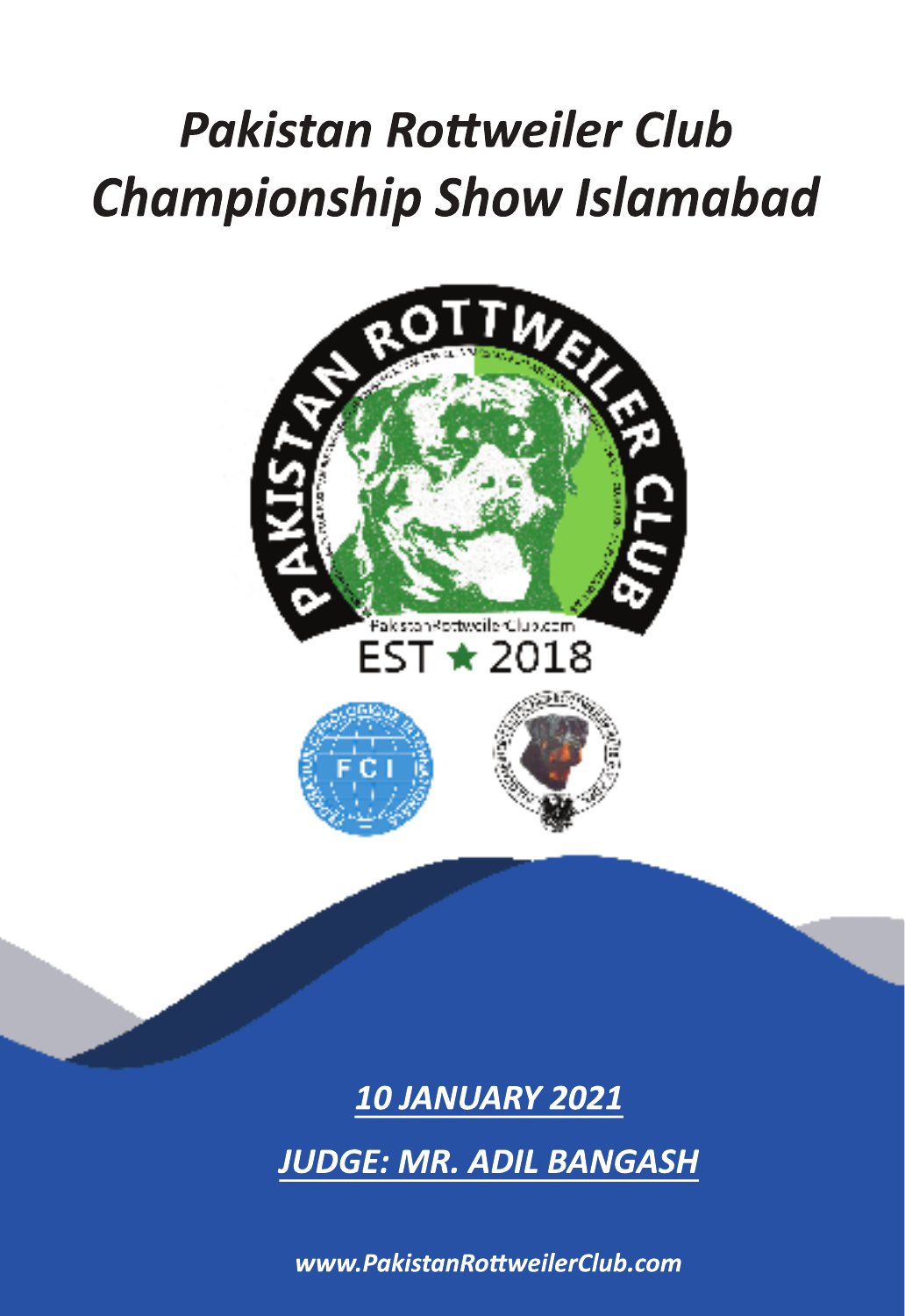**FOLLOW COVID19 SOPs**

**WEAR MASK**

**AVOID HANDSHAKES**

**KEEP DISTANCE**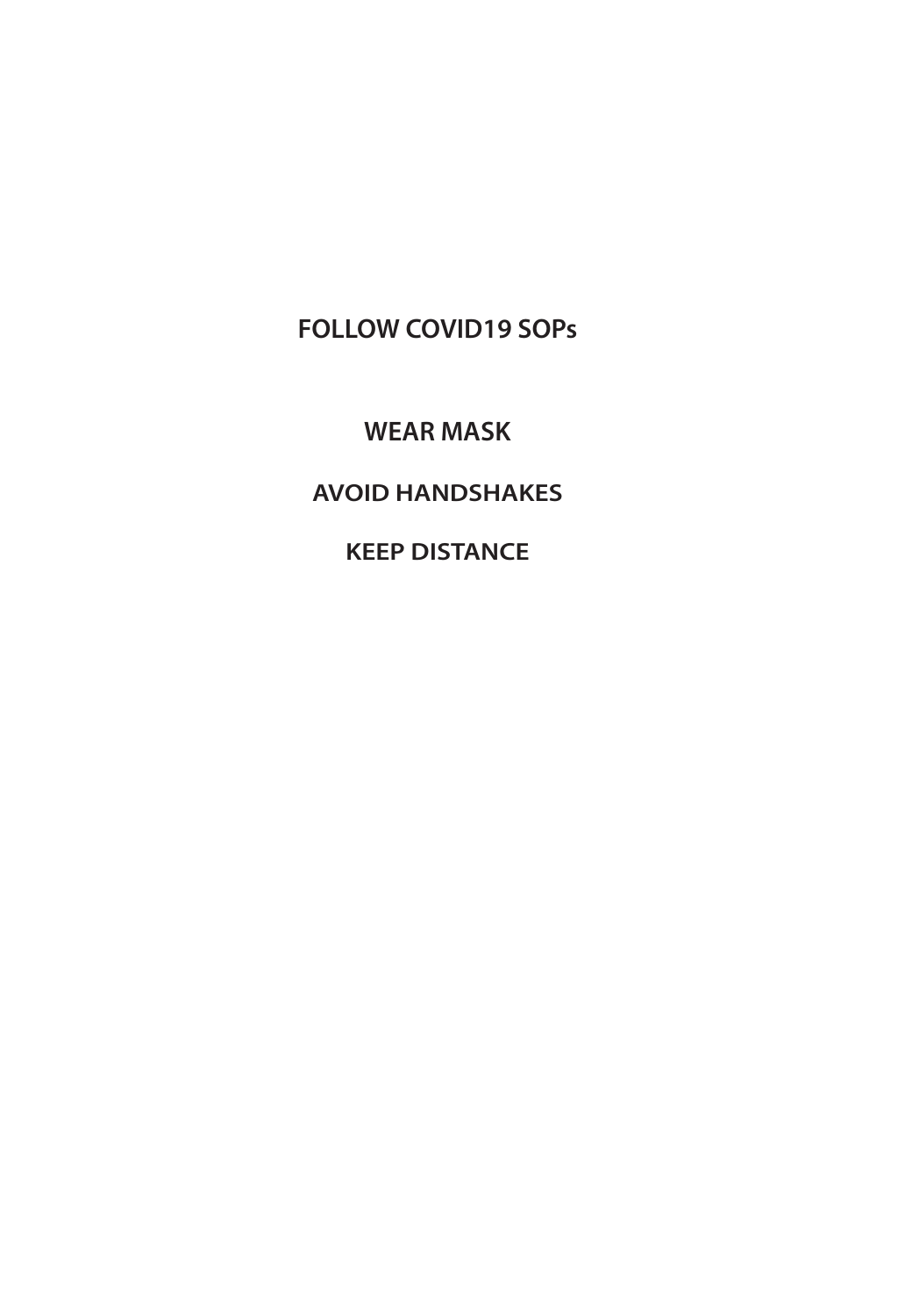

### PRC MANAGING COMMITTEE

Mr. Farid Ahmed Qureshi Mr. Faisal Ibrahim Khan Mr. Badar Hassan Mr. Jawwad Riaz Mr. Shahzada Adnan Ahmed Mr. Zahid Sindhu

President Vice President **Secretary Treasurer** Member Member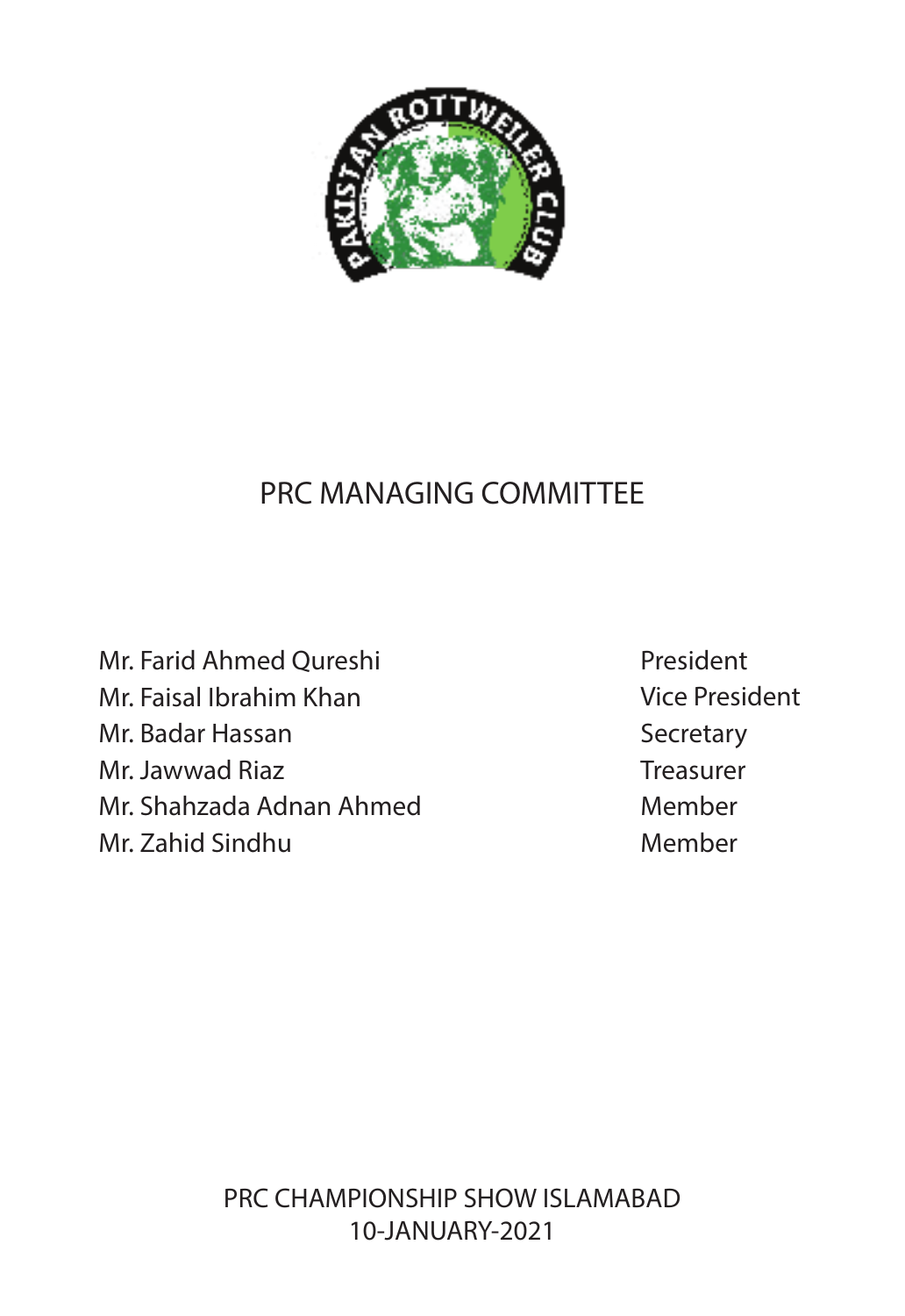

## SHOW TEAM

### Mr. Pervaiz Butt **Chairman National Show Committee**

Mr. Sufian Sohail **Show Leader** 

Mr. Waqas Iftikhar Farooqi Mr. Muhammad Waqas Mr. Muhammad Usman shahid Mr. Sarrosh Ahmed Mr. Adam Bangash Mr. Huzaifa Saeed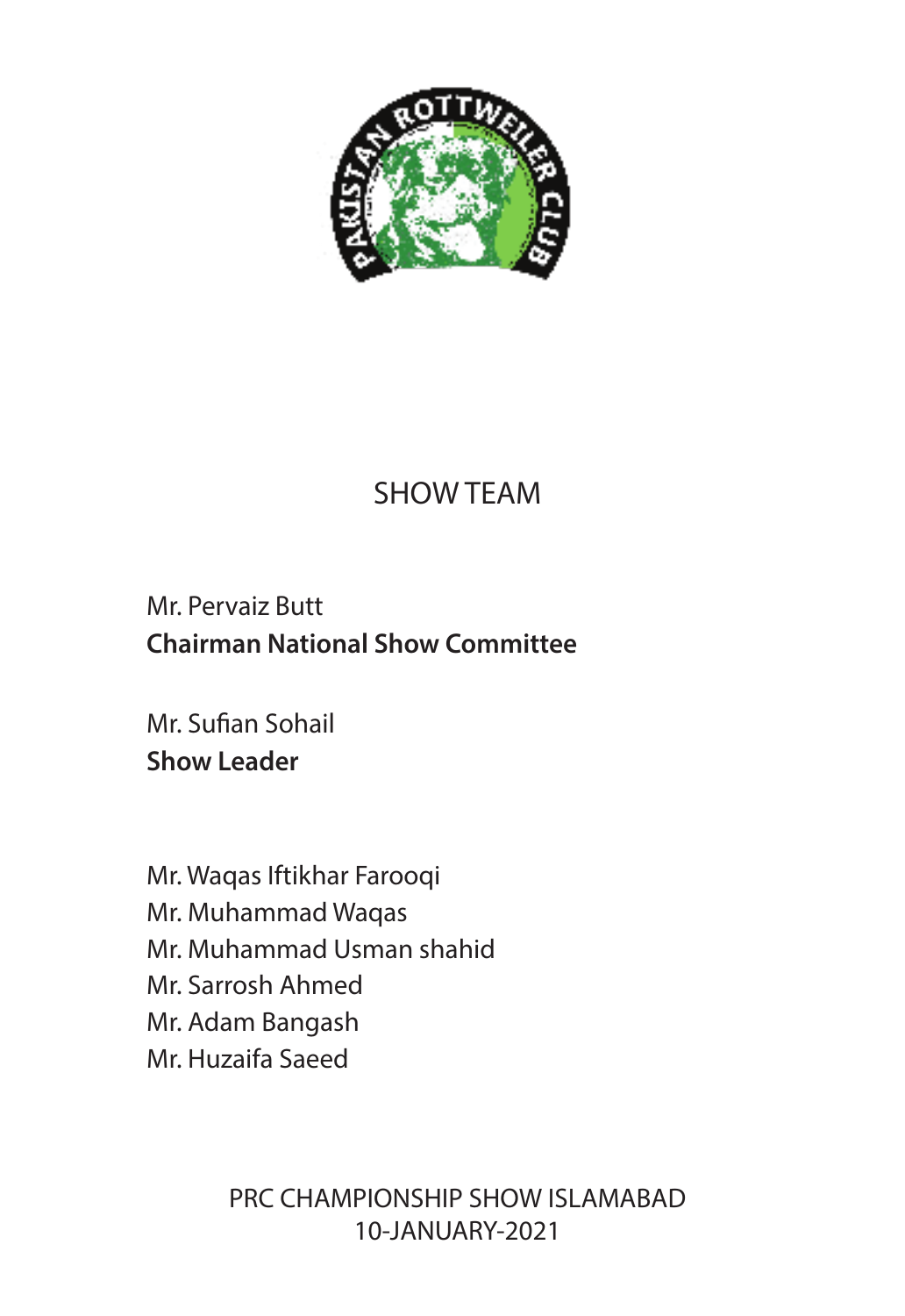

# **Mr. Adil Bangash**

Honorable Judge

**Mr. Sufian Sohail** Ring Steward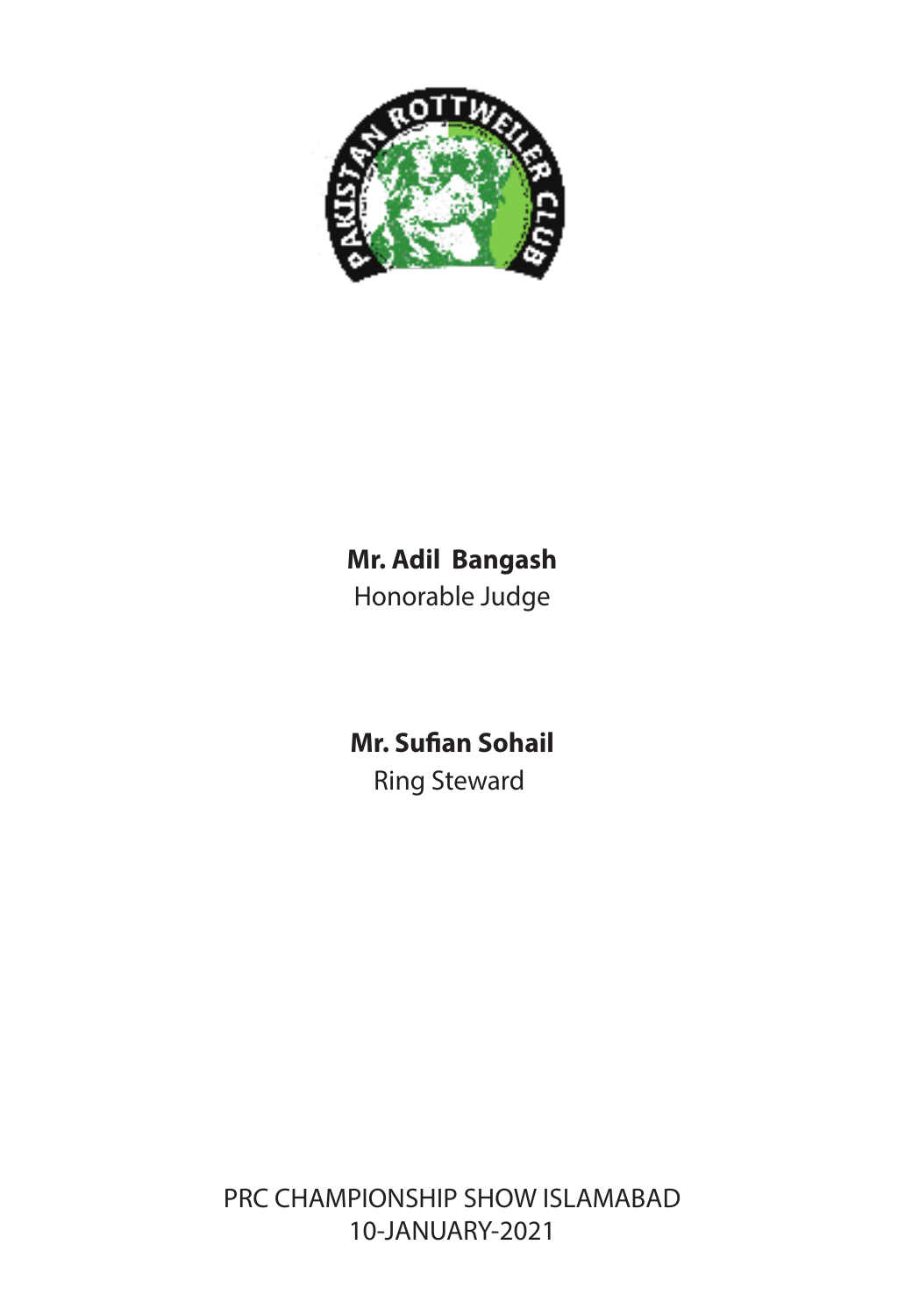

### **JUDGES PROFILE**



Mr. M Adil Alam Khan Bangash is a founder member of Pakistan Rottweiler Club and has been performing his duties as breed warden of North Region since the formation of PRC. He is a permanent member of Kennel Club of Pakistan.

The first Rottweiler he kept was in 1987 and since then has been an enthusiast of the Rottweiler breed. For more than 3 decades, he has constantly contributed to the development of Rottweiler breed in Pakistan. Under prefix vom AB's, his kennel has been breeding top quality dogs with the aim of ADRK standards. Mr. Adil is also known for importing dogs from the most reputed kennels for the promotion of the Rottweiler breed in Pakistan. He enjoyed the honor of attending the ADRK shows and working trials in Germany, giving him the eye for being one the best Judge.

Mr. Adil has had the honor of being a steward for all the respectable Judges of Pakistan and has also been the steward for the honorable Judges of ADRK and FCI.

Having an experience of 5 precious years as a show Judge, Mr Adil Bangash is currently registered as a Rottweiler Specialist Judge with Kennel Club of Pakistan and Pakistan Rottweiler Club.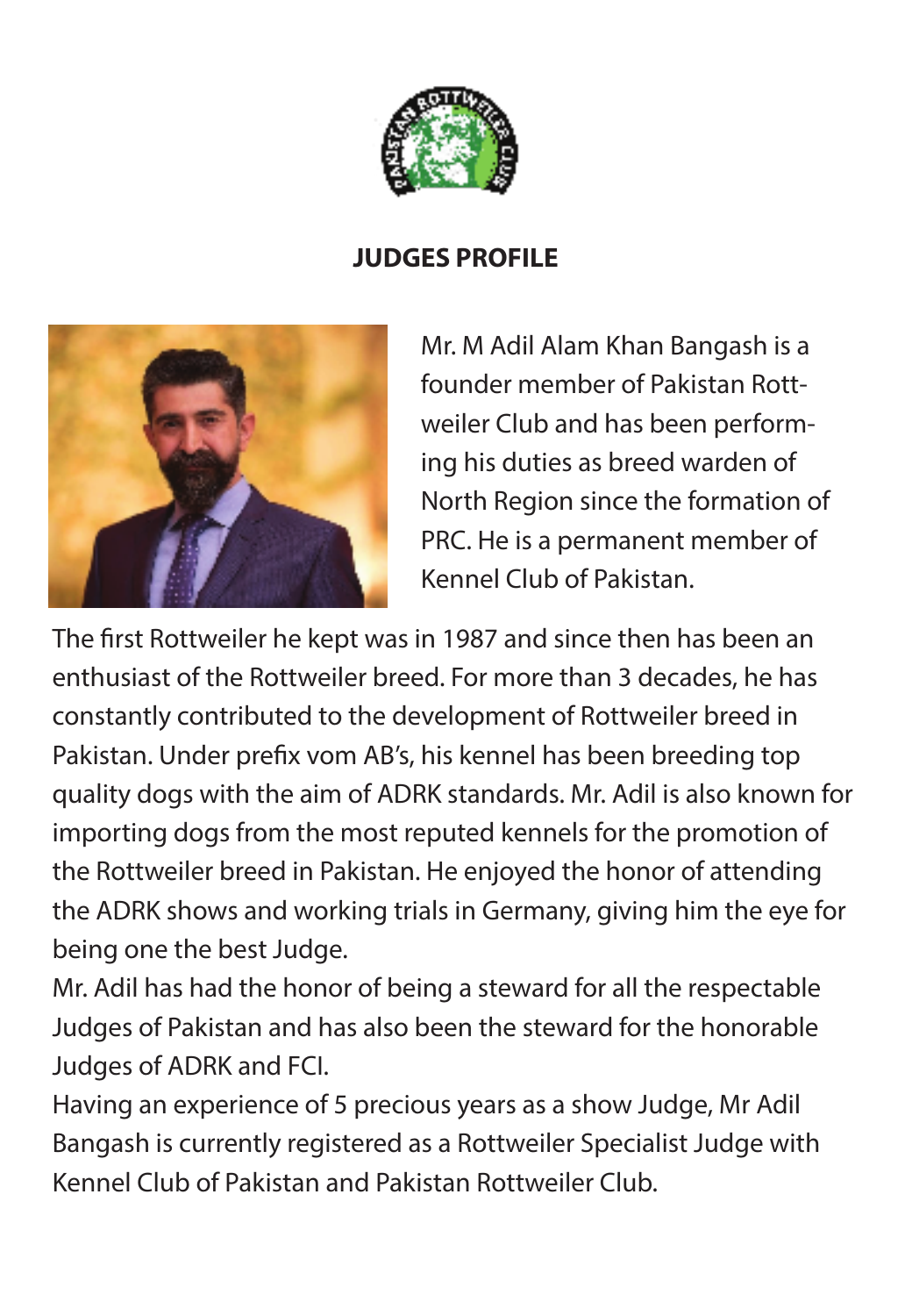

### **MESSAGE FROM PRESIDENT OF PAKISTAN ROTTWEILER CLUB**



I have a dream for Pakistan's Rottweilers that they should perform both in conformation shows and in working trials

The purpose of the club is to safeguard the nature of the pure-bred working Rottweiler. We do this by closely following the Breed Standard. We will purpose our dog shows to find the dog that best suits the standard. In future we will do the DNA ,HD/ED and working trials. We encourage our members and Rottweiler owners to become knowledgeable, visible and vocal in order to safeguard the breed standard. I want to congratulate PRC Show committee team for putting this marvelous and grand show.

One thing that we all have in common is that we love them by heart and for us it is the best BREED in the world.

Regards

### **Farid Ahmed Qureshi**

President Pakistan Rottweiler Club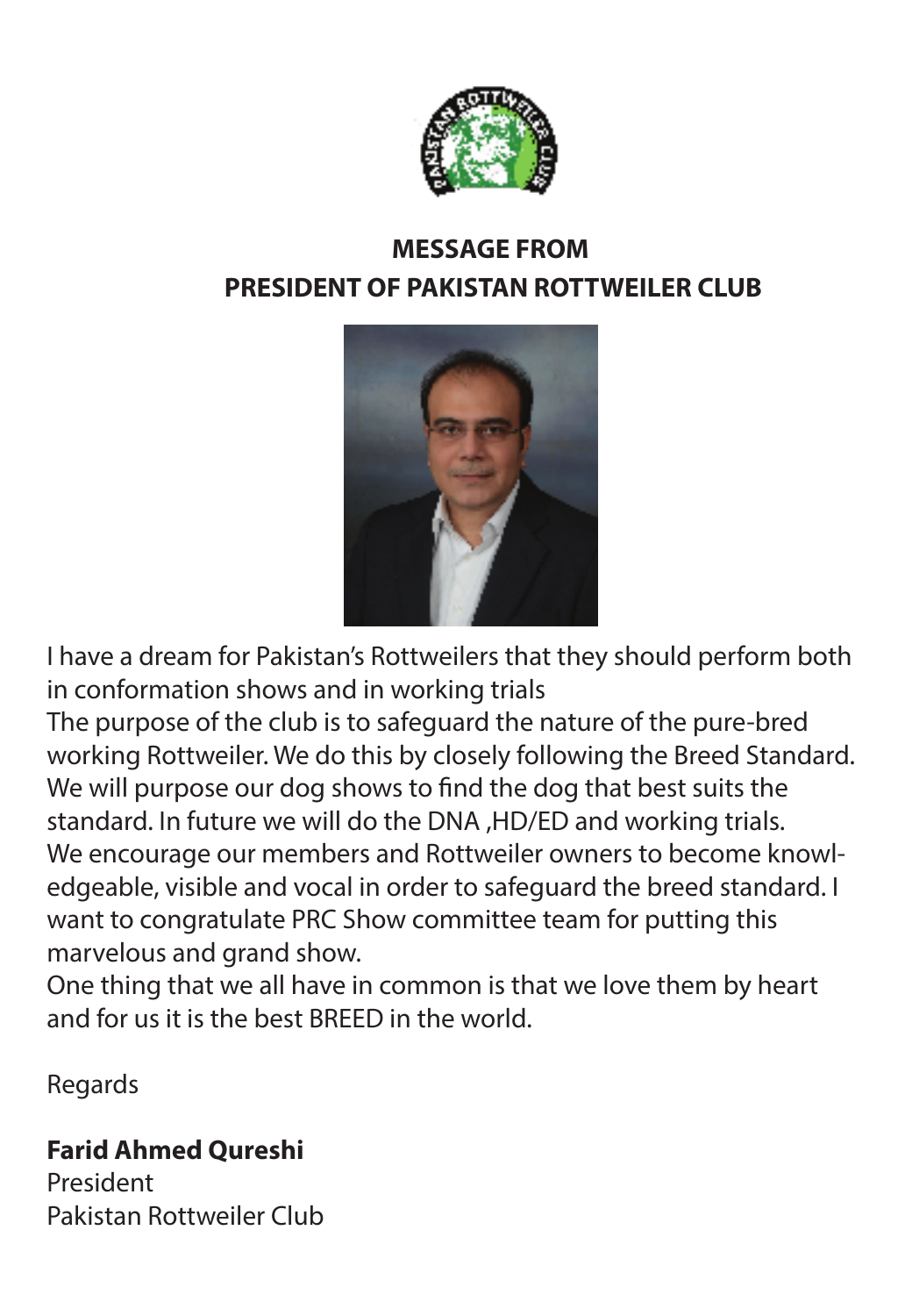

### **DEFINITION OF CLASSES**

| <b>Baby Class</b>         | 03 - 06 Months |
|---------------------------|----------------|
| <b>Youngest Class</b>     | 06 - 09 Months |
| Youth I Class             | 09 - 15 Months |
| Youth II Class            | 12 - 18 Months |
| <b>Intermediate Class</b> | 15 - 24 Months |
| Open Class                | $>$ 15 Months  |
| <b>Working Class</b>      | $>$ 15 Months  |
| <b>Champion Class</b>     | $>$ 15 Months  |
| <b>Veteran Class</b>      | 8+ Years       |

### **Working Class**

To enter a dog in working class, the entry form must be accompanied by a copy of the certificate containing the confirmation that the dog has passed the test as well as details about this test.

### **Champion Class**

To enter a dog in Champion Class, one of the following titles must have been confirmed by the day of the official closing date of entries; proof of this, by copy, must be enclosed with the entry form.

- International Beauty Champion of the FCI
- National Champion of an FCI member country
- ADRK Champion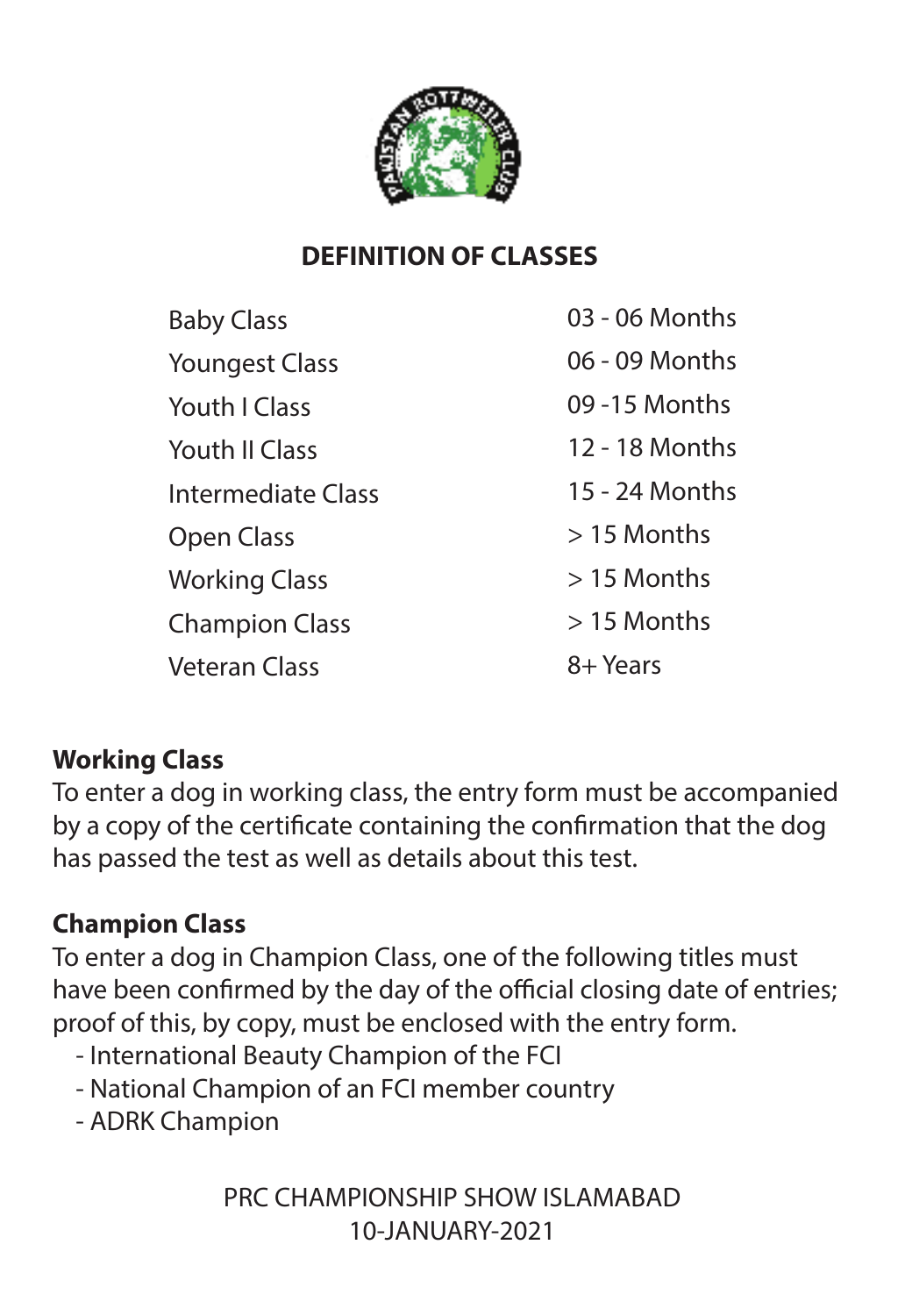

#### **BABY FEMALE**

| 002 | <b>Ferrari Von Der Butscy</b>                   |                                                    | 07/16/2020 | KP 80422 |
|-----|-------------------------------------------------|----------------------------------------------------|------------|----------|
|     | Sire: Zalim Von Der Butscy                      | <b>Dam: Xtacy Von Der Butscy</b>                   |            |          |
|     | <b>Breeder:</b> Dr Faisal Khan / Von Der Butscy | <b>Owner:</b> M Sagib Mehmood / Pride Rock Kennels |            |          |

| 003 | <b>Gabby Von Der Butscy</b>       | 900113000720916                 | 10/06/2020 | APL |
|-----|-----------------------------------|---------------------------------|------------|-----|
|     | <b>Sire:</b> Zalim Von Der Butscy | <b>Dam:</b> Xyta Von Der Butscy |            |     |
|     | <b>Breeder: Pervez Butt</b>       | <b>Owner: Roman</b>             |            |     |

| 004 | Gesha Ii Vom Schwarz Wachter At Vom | 900113000720550                | 08/10/2020 | KP80409 |
|-----|-------------------------------------|--------------------------------|------------|---------|
|     | Godzillas                           |                                |            |         |
|     | <b>Sire:</b> Smudo Von Der Scherau  | Dam: Chary Vom Schwarz Watcher |            |         |
|     | Breeder: Qasim Wajid                | <b>Owner: Hammad Saleem</b>    |            |         |

| 005 | <b>Ginny Von Der Butscy</b>                                                                        | 90011000720918           | 10/06/2020 | APL |
|-----|----------------------------------------------------------------------------------------------------|--------------------------|------------|-----|
|     | <b>Sire:</b> Zalim Von Der Butscy                                                                  | Dam: Xyta Von Der Butscy |            |     |
|     | <b>Breeder: Dr. Faisal Khan &amp; Pervaiz Butt</b><br><b>Owner:</b> Dr. Faisal Khan & Pervaiz Butt |                          |            |     |

#### **BABY MALE**

| 051 | Elmo Vom Venom                | 900113000721006                   | 07/13/2020 | KP80324 |
|-----|-------------------------------|-----------------------------------|------------|---------|
|     | Sire: Zalim Von Der Butscy    | Dam: J. Ch. Zaz Saetta Negri Rott |            |         |
|     | <b>Breeder:</b> Sarrosh Ahmad | <b>Owner:</b> Syed Hassan Salman  |            |         |

| 052 | <b>Ferro Von Der Butscy</b>                       | 900113000720905                             | 07/16/2020 | KP83421 |
|-----|---------------------------------------------------|---------------------------------------------|------------|---------|
|     | <b>Sire:</b> Zalim Vom Der Butscy                 | <b>Dam:</b> Xtacy Von Der Butscy            |            |         |
|     | <b>Breeder: Dr Faisal Khan &amp; Pervaiz Butt</b> | <b>Owner:</b> Dr Faisal Khan & Pervaiz Butt |            |         |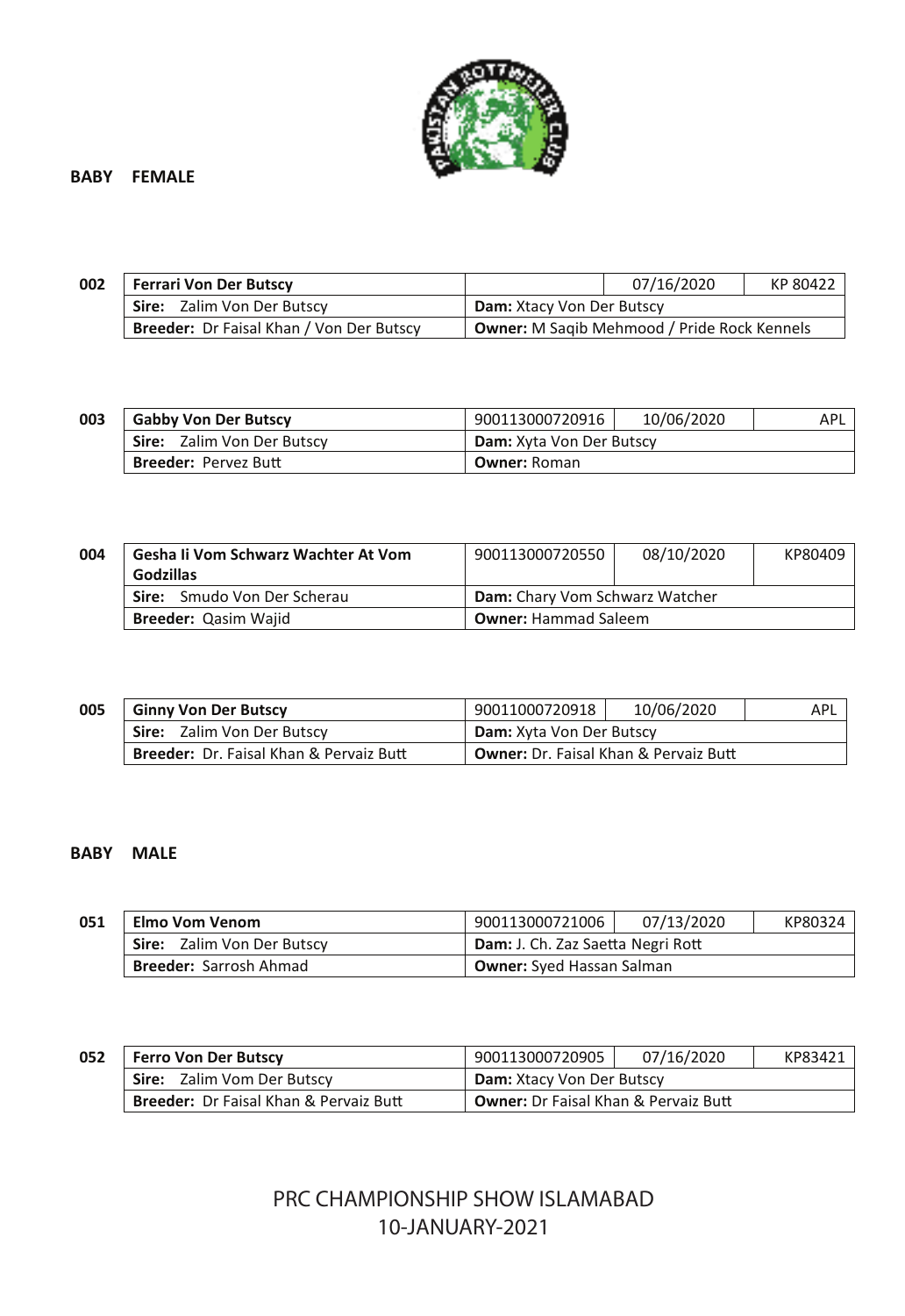

#### **YOUTH I FEMALE**

| 100 | Ja- Veronica Suny Day's At Vom Godzillas | 688035000298831             | 02/22/2020 | KP 80415 |
|-----|------------------------------------------|-----------------------------|------------|----------|
|     | Sire: J.Ch Eminem Vom Hause Edelstein    | Dam: Ch. Anja Suny Day's    |            |          |
|     | Breeder: Suncica Lazic                   | <b>Owner: Hammad Saleem</b> |            |          |

| 101 | Laila Pride Rock                      | 900113000720452                                        | 03/25/2020 | KP80061 |
|-----|---------------------------------------|--------------------------------------------------------|------------|---------|
|     | Sire: Zalim Von Der Butscy            | Dam: Xelima Von Der Butscy                             |            |         |
|     | Breeder: M Sagib Mehmood / Pride Rock | <b>Owner:</b> Dr Faisal, Pervaiz Butt / Von Der Butscy |            |         |
|     | Kennels                               |                                                        |            |         |

| 102 | <b>Lexus Pride Rock</b>               | 900113000720453                                      | 03/25/2020 | KP80062 |
|-----|---------------------------------------|------------------------------------------------------|------------|---------|
|     | Sire: Zalim Von Der Butscy            | Dam: Xelima Von Der Butscy                           |            |         |
|     | Breeder: M.Sagib Mehmood / Pride Rock | Owner: Vikar Ul Islam Satti & Dr. Fatima Vikar Satti |            |         |
|     | Kannels                               |                                                      |            |         |

| 103 | <b>Love Pride Rock</b>                       | 90113000720454                              | 03/25/2020 | KP80063 |
|-----|----------------------------------------------|---------------------------------------------|------------|---------|
|     | Sire: Zalim Von Der Butscy                   | Dam: Xelima Von Der Butscy                  |            |         |
|     | <b>Breeder: M Sagib Mehmood / Pride Rock</b> | Owner: M Sagib Mehmood / Pride Rock Kennels |            |         |
|     | Kennels                                      |                                             |            |         |

#### **104 Mavericks Whistle** 900113000720434 01/26/2020 KP52896 **Sire:** Smudo Vender Scherau **Dam:** Jaana Vom Maverick **Breeder:** Maverick **Owner:** Shahzada Adnan

#### **YOUTH I MALE**

| 105 | <b>Eminem Vom Godzillas</b>               | 900113000720467                            | 03/24/2020 | KP80092 |
|-----|-------------------------------------------|--------------------------------------------|------------|---------|
|     | Sire: Ch. Tk's Ferdinand At Vom Godzillas | Dam: Ch. Dixy Vom Wildenstier At Godzillas |            |         |
|     | <b>Breeder: Hammad Saleem</b>             | <b>Owner: Hammad Saleem</b>                |            |         |

| 151 | Inca Von Sieger Stern      | 90013000720902               | 03/03/2020 | KP80074 |
|-----|----------------------------|------------------------------|------------|---------|
|     | Sire: Zalim Von Der Butscy | <b>Dam: Ulli Vom Mevrick</b> |            |         |
|     | <b>Breeder:</b> Aman Khan  | <b>Owner: Pervez Butt</b>    |            |         |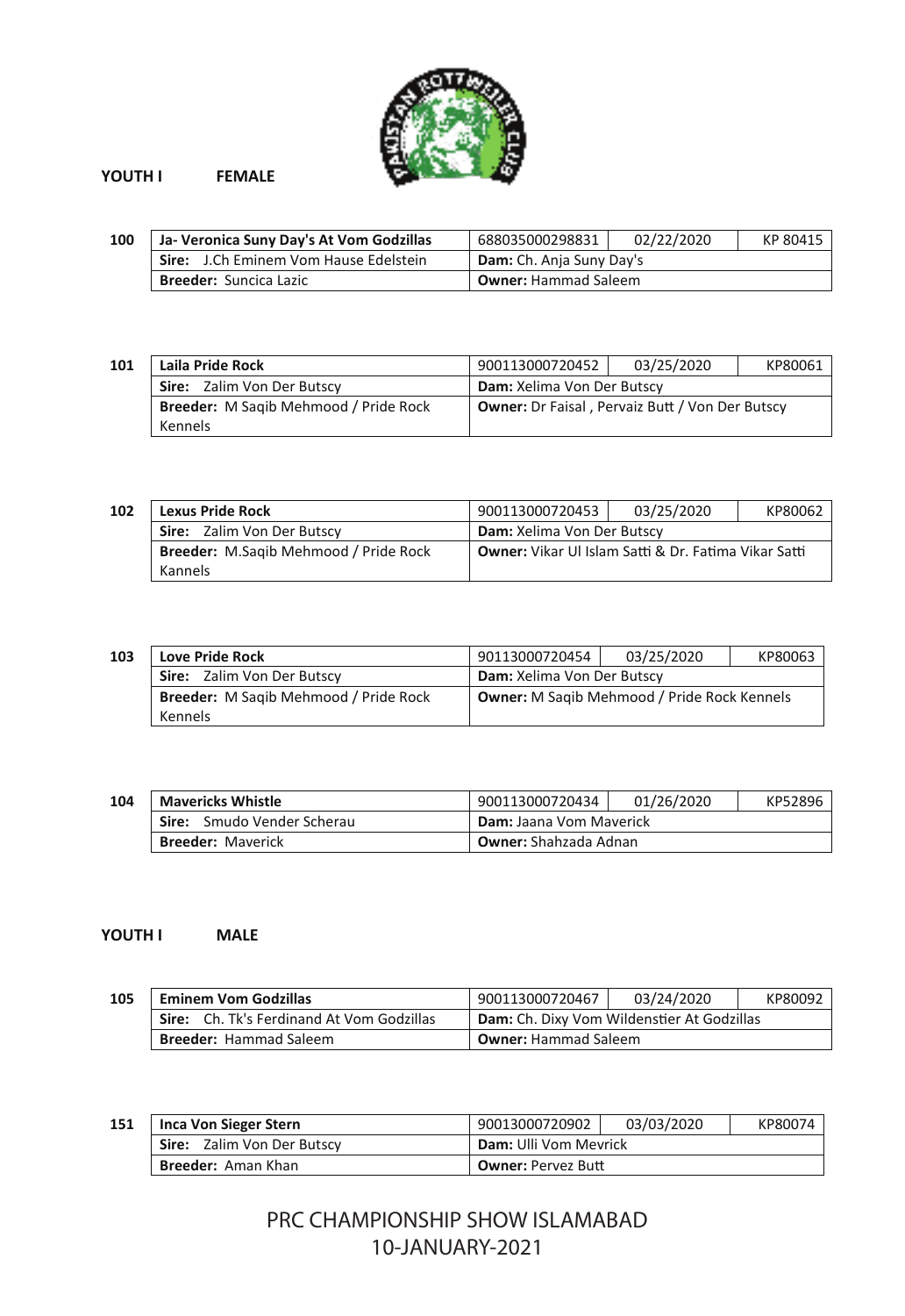

| 152 | <b>Rubens A.D. Blumental</b>   | 276098800112977                           | 11/08/2019 | ADRK   |
|-----|--------------------------------|-------------------------------------------|------------|--------|
|     |                                |                                           |            | 134006 |
|     | Sire: Intro Vom Konigsforst    | <b>Dam:</b> Dascha Vom Schwarzen Skorpian |            |        |
|     | <b>Breeder: Sabine Fiedler</b> | <b>Owner: Jawwad Riaz</b>                 |            |        |

#### **153 Xago VOM BLACK BEAST** 900113000720407 10/26/2019 KP79749 **Sire:** Cash Vom Maverick **Dam:** Debby Vom Black Beast **Breeder:** Vom Black Beast **Owner:** Syed Abbas Ul Hassan

#### **YOUTH II FEMALE**

| 200 | Daisy All Spark At Butscy Kennel | 900113000720895             | 08/08/2019 | KP79711 |
|-----|----------------------------------|-----------------------------|------------|---------|
|     | Sire: Kenzo Vom Hause Milalic    | Dam: Cuba Vom Hause Milalic |            |         |
|     | Breeder: Hasnain Zaidi           | <b>Owner: Pervez Butt</b>   |            |         |

| 201 | Dina All Spark At Butscy Kennels | 900113000720896             | 08/08/2019 | KP79712 |
|-----|----------------------------------|-----------------------------|------------|---------|
|     | Sire: Kenzo Vom Hause Milalic    | Dam: Cuba Vom Hause Milalic |            |         |
|     | Breeder: Hasnain Zaidi           | <b>Owner: Pervez Butt</b>   |            |         |

| 202 | Elli Von Der Butscy                   | 900113000720890                       | 08/01/2019 | KP79681 |
|-----|---------------------------------------|---------------------------------------|------------|---------|
|     | Sire: Axel Vom Avh                    | <b>Dam:</b> Xtacy Von Der Butscy      |            |         |
|     | <b>Breeder: Pervez Butt/Dr.Faisal</b> | <b>Owner:</b> Mughaira/Mikayal Abbasi |            |         |

| 203 | Exy Von Der Butscy                               | 900113000720892                                | 08/01/2019 | KP79683 |
|-----|--------------------------------------------------|------------------------------------------------|------------|---------|
|     | Sire: Axel Vom Haus AYH                          | Dam: Xtacy Von Der Butscy                      |            |         |
|     | <b>Breeder: Dr. Faisal Khan / Von Der Butscy</b> | <b>Owner:</b> Dr. Faisal Khan / Von Der Butscy |            |         |

#### **YOUTH II MALE**

| 251 | Drake All Spark At Butscy Kennels | 900113000720894            | 08/08/2019 | KP79710 |
|-----|-----------------------------------|----------------------------|------------|---------|
|     | Sire: Kenzo Vom Haus Milalic      | Dam: Cuba Vom Hause Dragon |            |         |
|     | Breeder: Hasnain Zidi             | <b>Owner: Pervez Butt</b>  |            |         |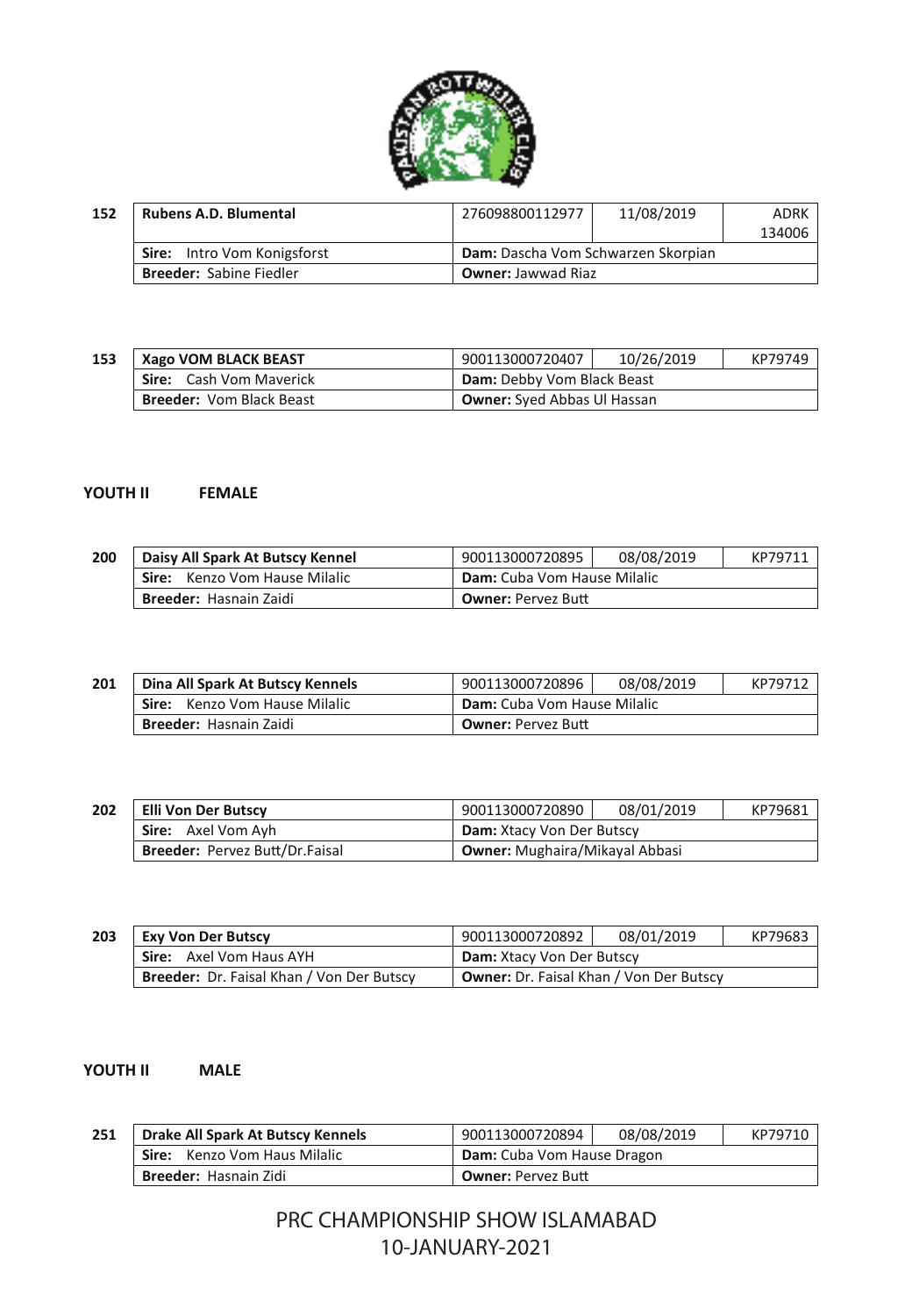

| 252 | <b>Et Von Der Butscy</b>              | 900113000720887           | 08/01/2019 | KP79678 |
|-----|---------------------------------------|---------------------------|------------|---------|
|     | <b>Sire:</b> Axel Vom Avh             | Dam: Xtacy Von Der Butscy |            |         |
|     | <b>Breeder: Dr.Faisal/Pervez Butt</b> | <b>Owner:</b> Imdad Khan  |            |         |

#### **INTERMEDIATE FEMALE**

| 300 | Kardi Vom Lowenbandiger         | 900115000026088                 | 04/17/2019 | KP79332 |
|-----|---------------------------------|---------------------------------|------------|---------|
|     | Sire: Eto Von Der Murmühle      | Dam: Tequila Vom Lowenbandiger  |            |         |
|     | <b>Breeder: Umer Ahmed Raza</b> | <b>Owner:</b> Sameer Ali Hakeem |            |         |

#### **OPEN FEMALE**

| 400 | Fendi Vom Lowenbandiger At Vom Godzillas | 978101081235856                | 07/18/2017 | KP 72750 |
|-----|------------------------------------------|--------------------------------|------------|----------|
|     | <b>Sire:</b> Akino Earl Antonius         | Dam: Whiskey Vom Lowenbandiger |            |          |
|     | <b>Breeder: Umer Ahmed Raza</b>          | <b>Owner: Hammad Saleem</b>    |            |          |

| 401 | <b>Ginna R. Bomber At Vom Godzillas</b> | 688032000020795              | 02/04/2015 | KP 78241 |
|-----|-----------------------------------------|------------------------------|------------|----------|
|     | <b>Sire:</b> Rex Timit-Tor              | Dam: Selin Leon Of Neoplanta |            |          |
|     | <b>Breeder:</b> Arsic Sladjan           | <b>Owner: Hammad Saleem</b>  |            |          |

| 402 | Helli Vom Attitude           | 900115000025927                     | 03/10/2017 | KP72418 |
|-----|------------------------------|-------------------------------------|------------|---------|
|     | Sire: Xeus Leon Of Neoplanta | <b>Dam:</b> Wenus Leon Of Neoplanta |            |         |
|     | <b>Breeder: Usman Qamar</b>  | <b>Owner:</b> Sameer Ali Hakeem     |            |         |

| 403 | Ulli Vom Maverick At Sieger Stern    |                                                | 02/10/2016 | KP34939 |  |
|-----|--------------------------------------|------------------------------------------------|------------|---------|--|
|     | <b>Sire:</b> Euro Vom Maverick       | <b>Dam:</b> Vaila Vom Schwarz Rose At Maverick |            |         |  |
|     | <b>Breeder: Shahzada Adnan Ahmed</b> | <b>Owner:</b> Aman Khan                        |            |         |  |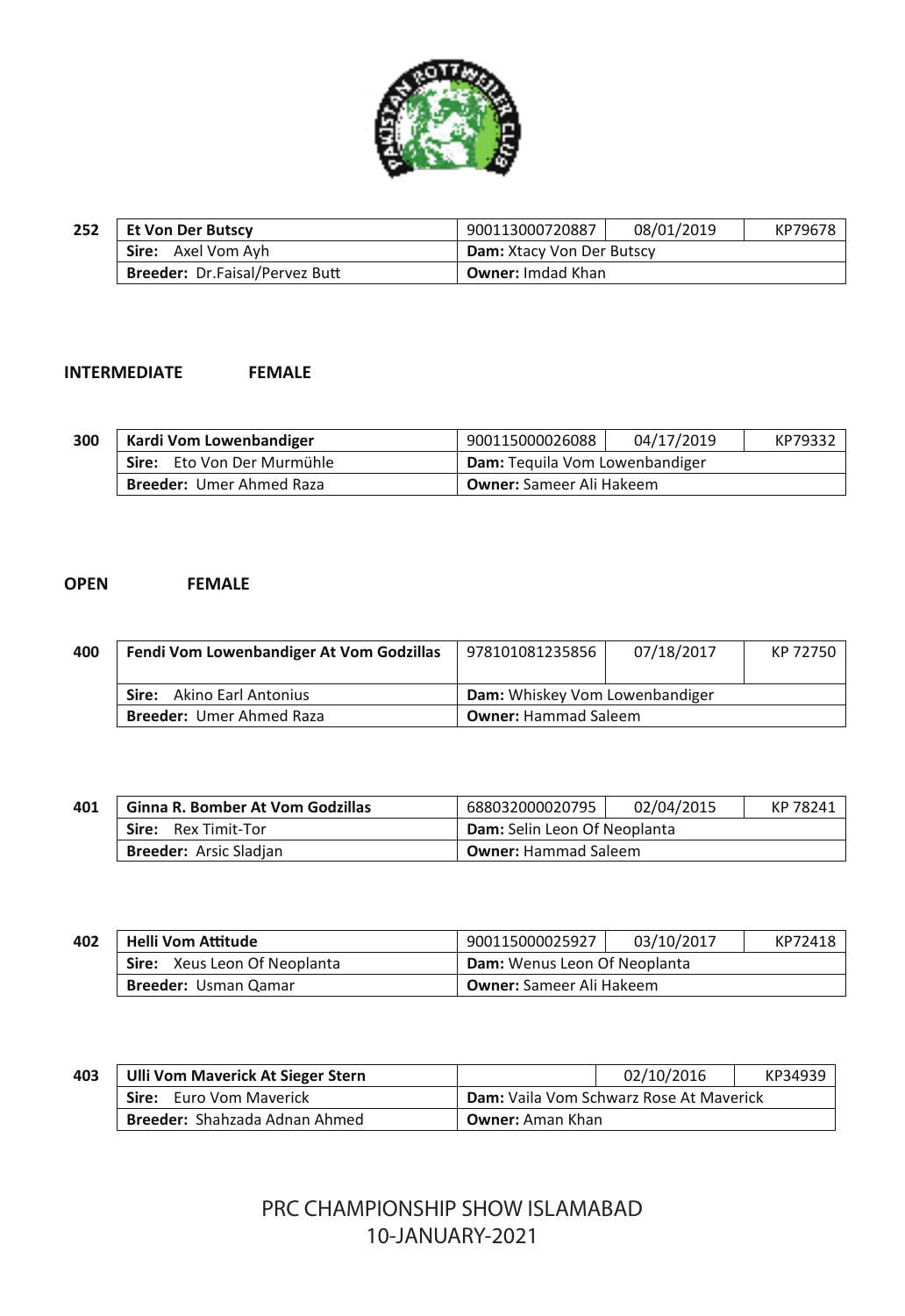

**OPEN MALE**

| 451 | Dragon Vom Hause Dargon            | 99911100009410                  | 03/09/2017 | KP78072 |
|-----|------------------------------------|---------------------------------|------------|---------|
|     | <b>Sire:</b> Armagedon Sunny Day's | <b>Dam: Juliet Vom Maverick</b> |            |         |
|     | <b>Breeder: Zain Butt</b>          | <b>Owner: Zain Butt</b>         |            |         |

**452 Mauser Vom Ab's At Vom Godzillas** 900111880034918 06/08/2014 KP 29151<br> **Sire:** Napoleon Von Tengen **Dam:** Yonita Vom Hause Edelstein At Vom Godzillas **Sire:** Napoleon Von Tengen **Dam:** Yonita Vom Hause Edelstein At Vom Godzillas<br>**Breeder:** Adil Bangish **Dumer:** Hammad Saleem **Owner:** Hammad Saleem

| 453 | <b>Maverick's Kaancha</b>            |                                    | 09/17/2018 | KP79146 |  |
|-----|--------------------------------------|------------------------------------|------------|---------|--|
|     | Sire: Armagedonn Sunny Day's         | Dam: Jaana Vom Maverick            |            |         |  |
|     | <b>Breeder: Shahzada Adnan Ahmed</b> | <b>Owner:</b> Shahzada Adnan Ahmed |            |         |  |

| 454 | <b>Quero Vom Black Beast</b>       | 90011300720316                     | 09/28/2018 | KP78506 |
|-----|------------------------------------|------------------------------------|------------|---------|
|     | <b>Sire:</b> Armagedonn Suny Day's | Dam: Debby Vom Black Beast         |            |         |
|     | <b>Breeder: Vom Black Beast</b>    | <b>Owner:</b> Syed Abbas Ul Hassan |            |         |

| 455 | Zalim Von Der Butscy                                    | 900115000025745                      | 07/25/2017 | KP73035 |
|-----|---------------------------------------------------------|--------------------------------------|------------|---------|
|     | Sire: Napoleon Von Tengen<br>Dam: Isabell Earl Antonius |                                      |            |         |
|     | Breeder: Pervez Habib Butt/ Butscy Kennels              | <b>Owner: Pervez Habib/Dr.Faisal</b> |            |         |

#### **CHAMPION MALE**

| 500 | Ch. Tk's Ferdinand At Vom Godzillas   |                                             | 05/06/2016 | KP 77033 |
|-----|---------------------------------------|---------------------------------------------|------------|----------|
|     | Sire: Ch Lucky Of Kinder's Royal Rott | <b>Dam:</b> Tk's Black Mercedes             |            |          |
|     | <b>Breeder: Tk's Rottweilers</b>      | <b>Owner: Hammad Saleem / Vom Godzillas</b> |            |          |

#### **VETERAN FEMALE**

| 600 | Ch. Dixy Wildenstier At Vom Godzillas      |                             | 01/04/2013 | KP 25622 |
|-----|--------------------------------------------|-----------------------------|------------|----------|
|     | Sire: Arcibald Von Hause Golden Widershein | Dam: Hellen Crni Cizmica    |            |          |
|     | <b>Breeder: Salman Abbas</b>               | <b>Owner: Hammad Saleem</b> |            |          |